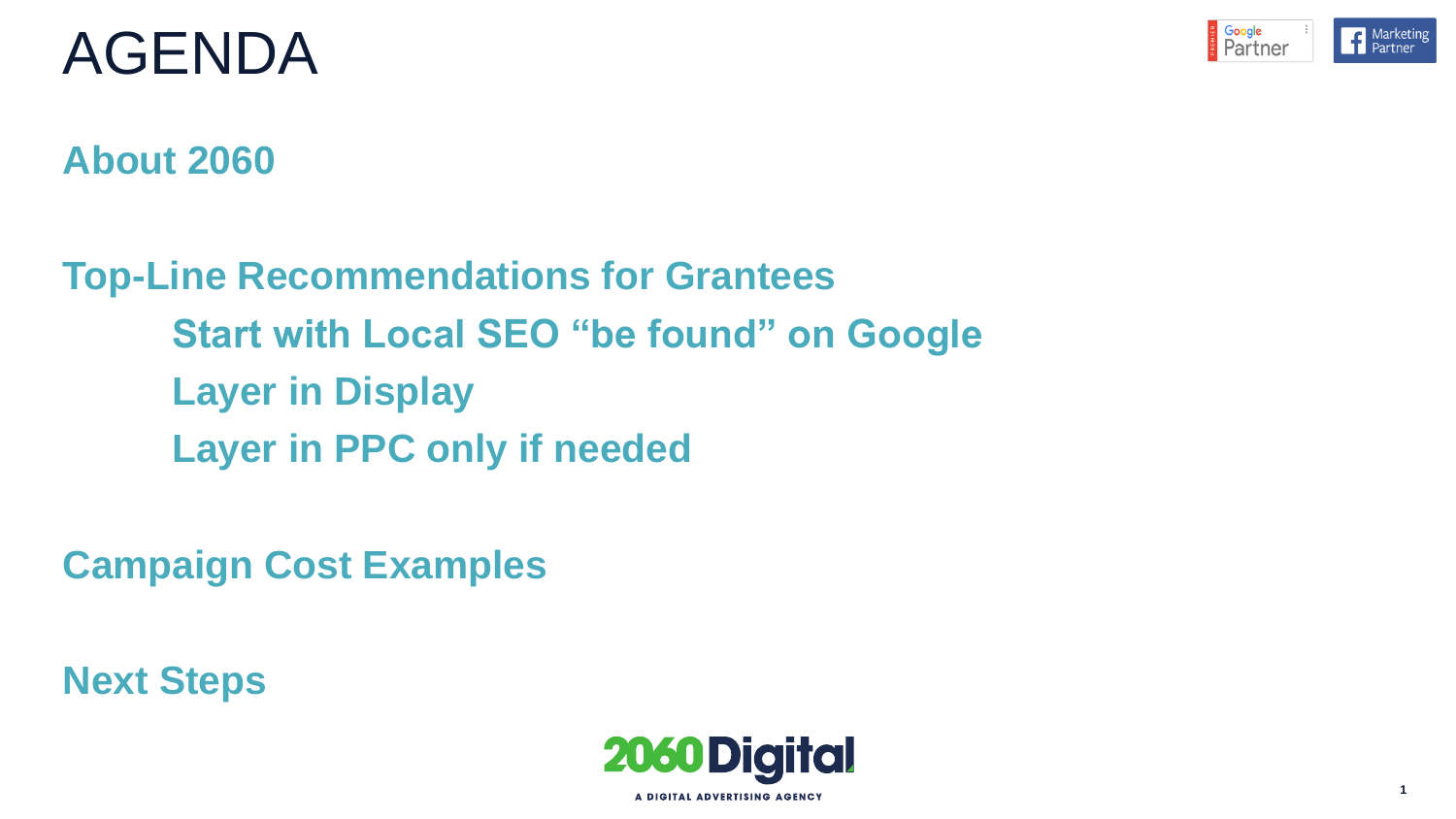# **About Us / Working With Us** *Local knowledge - National reach*

- Parent: Hubbard Interactive private, family-owned business since 1925
- 2060 Digital started 2012 HQ in Cincinnati, OH
- 15 offices throughout the USA
- 100+ Dedicated Digital Professionals with 120+ Industry Certifications
- I worked for 2060 in Chicago and begged them to let me open an office in Indiana because I knew no agencies in Indianapolis were working directly with Google – offering the best in performance and pricing for digital campaigns
- Should we work together:
	- Project Team Leader Shawn / Cleveland
	- Campaign Managers Cincinnati & Denver





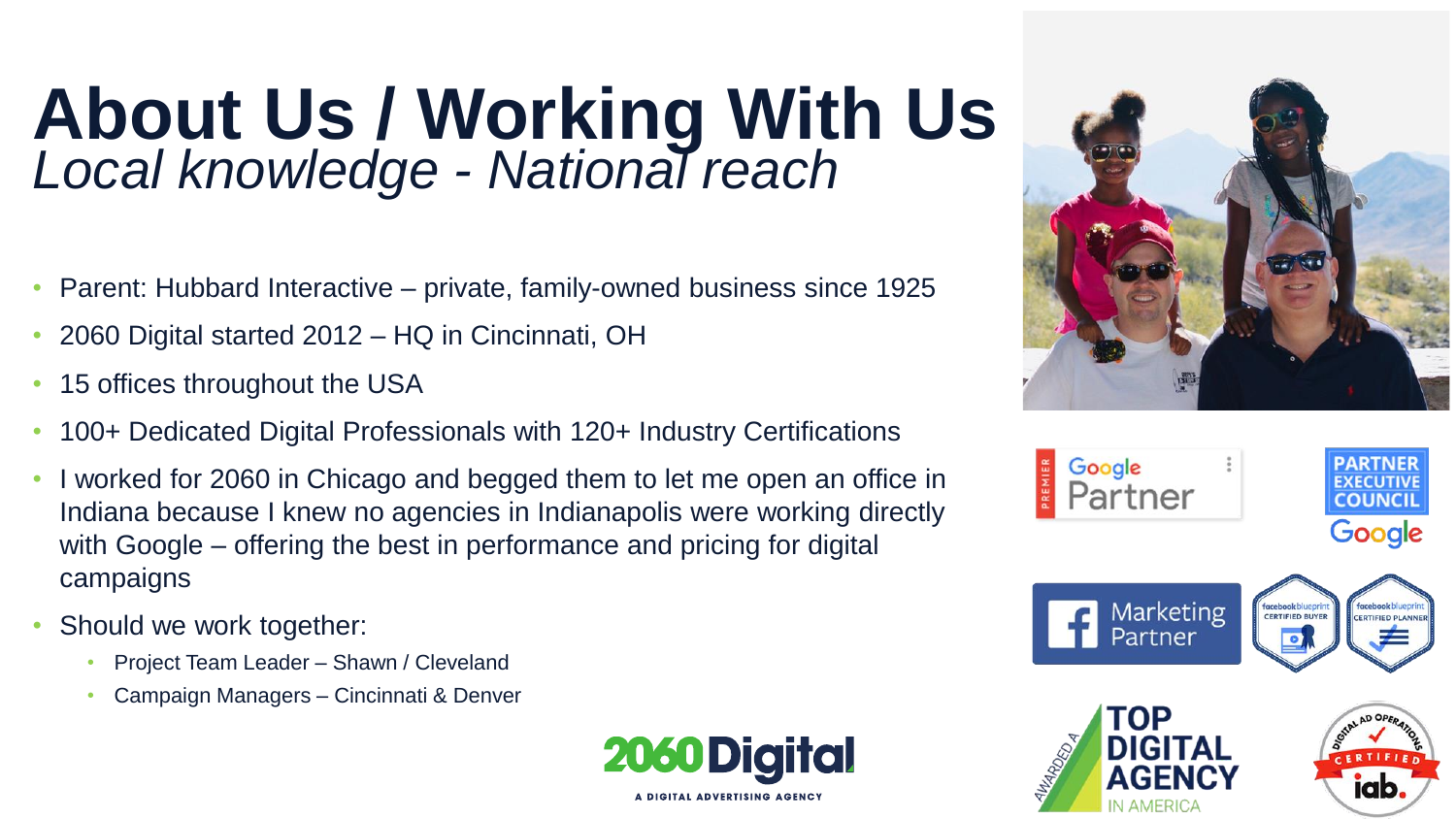#### **E** Google<br>**Partner** OHIO HEAD START ASSOCIATION STRATEGY RECOMMENDATION FOR GRANTEES

Digital marketing allows focused targeting just to the GEO and audience that's relevant to each location's service area. Goal of the campaign is to 1) reach parents/guardians/care-givers who are actively looking for assistance and 2) reach parents/guardians/care-givers of preschool age children with a Head Start enrollment message.

### Year-round / Local SEO

"Get found" in Google Maps at the top of organic search when a parent is looking for support. Our program covers 85% of Google's Local Search Algorithm. Cost \$120-\$550 monthly per location (cost based on population density).

#### During Key Enrollment Periods

*May – September / Or Ongoing Depending on Attrition*

Using Google Display ads, reach parents/guardians near your locations and serve them ads with enrollment information. If necessary, augment display with PPC – but only if necessary. Cost varies depending on population density.

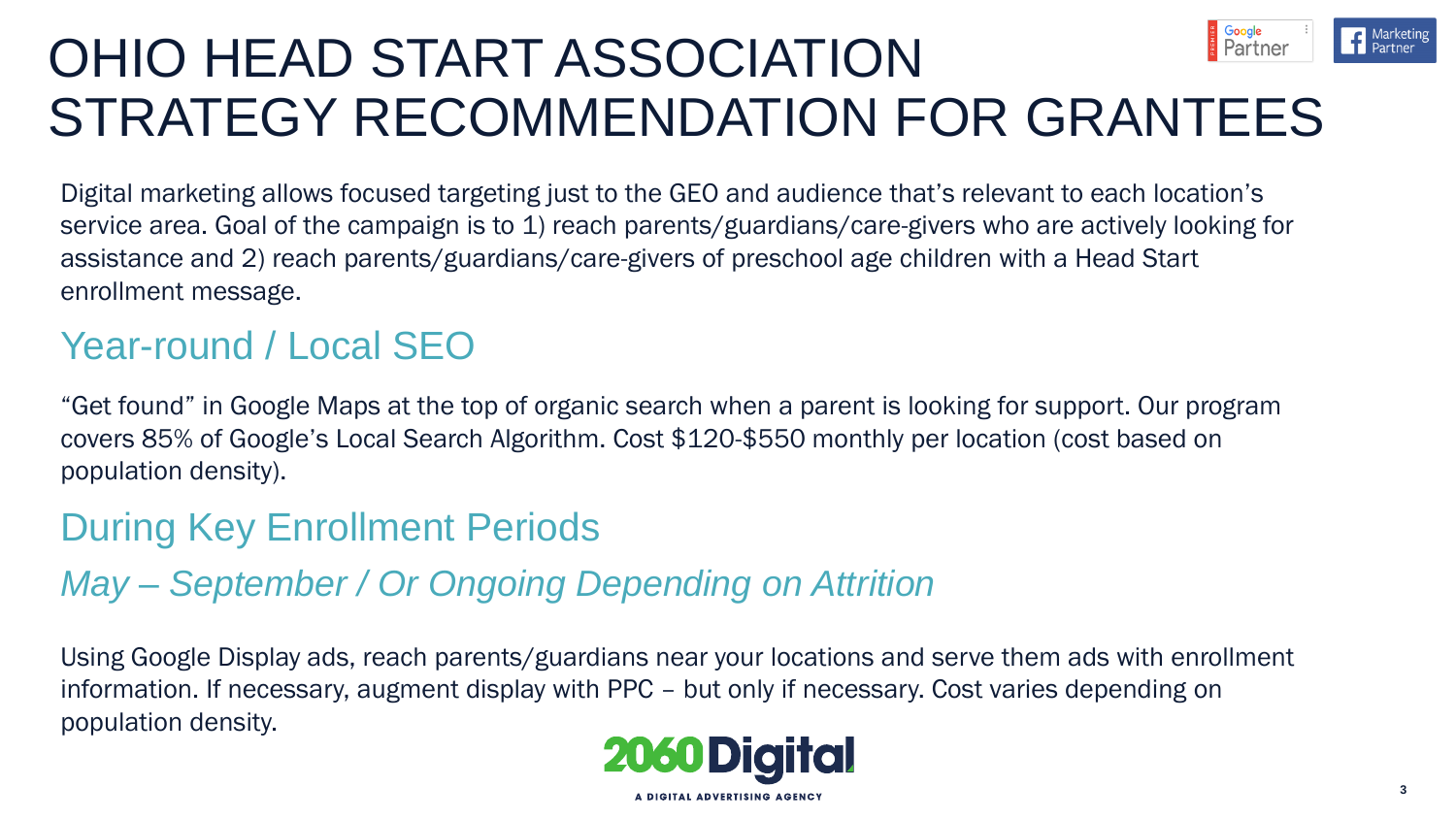# LOCAL SEO

### Helping Locations Appear In Google Maps Our program covers 85% of Google's Local Search Algorithm

- ✓ **None of the location listings we viewed are completed / optimized, reducing the chance each location appears in the maps section of a Google search when someone is actively looking.**
- $\checkmark$  Our program completes your listing and optimizes the listing monthly to over 200+ other top search directories solutionyou can reach people no matter what search engine they are using.

|                                       | \$120/location if all of a grantees locations enroll / |
|---------------------------------------|--------------------------------------------------------|
| MONTHLY INVESTMENT / 6 MONTH CONTRACT | higher if we only run a campaign for a central         |
|                                       | enrollment office (price based on population density)  |

 $\times$   $\bullet$  Q head start program near me Settings Tools About 3,090,000,000 results (1.14 seconds) Cafe Head Start UTHER-TARKINGTON Head Start-Marion & Hamilton The Children's Museum of Indianapolis **Windsor Village** West **IGHTWOOD** Head Start and Early.. FALL CREEK Map data ©202 Hours  $\div$ Your past visits  $\sim$ **Rating** The Little Lamb Christian School  $\bullet$ Ad · 5.0  $\star \star \star \star \star$  (13) · Preschool Carmel, IN · (317) 848-3580 Website Direction Onen · Closes 6PM Windsor Village West Head Start and Early Head Start Centers  $\odot$ ۵ 4.5 ★ ★ ★ ★ ★ (2) · Head start center Indianapolis, IN · (317) 803-4654 Website **Directions Head Start-Marion & Hamilton**  $\bullet$  $5.0 \star \star \star \star \star (4)$  · Preschool 7+ vears in business · Indianapolis, IN · (317) 803-3803 **Direction** C "Excellent program of preschool!!! Good Teachers and Staff.  $\bullet$ Cafe Head Start 4.8 ★ ★ ★ ★ ★ (6) · Head start center Website **Direction** Indianapolis, IN · (317) 803-9607  $\rightarrow$ View all

www.in.gov > fssa > head-start-and-early-head-start |

Google

SEOquake O

#### FSSA: Carefinder: Head Start and Early Head Start - IN.gov

Head Start programs provide a learning environment that supports children's growth in many areas such as language, ... To find a Head Start or Early Head Start program near you, call us tollfree at 866-763-6481 or use the Head Start locator.

| People also ask :                                   |          |
|-----------------------------------------------------|----------|
| Is Head Start a free program?                       |          |
| How do I enroll my child in Head Start?             |          |
| Who is traditionally eligible for Early Head Start? |          |
| Is Head Start an all day program?                   |          |
|                                                     | Feedback |

eclkc.ohs.acf.hhs.gov > center-locator

#### **Head Start Center Locator | ECLKC**

state and select from options provided. You can also search by

Comparing Feb 2020 to Feb 2021, our work with Vision Academy's Local SEO has delivered the following performance improvements:

Listing views increased from 13,658 to 68,803 Phone calls increased from 84 to 139

Directions requests increased from 170 to 357

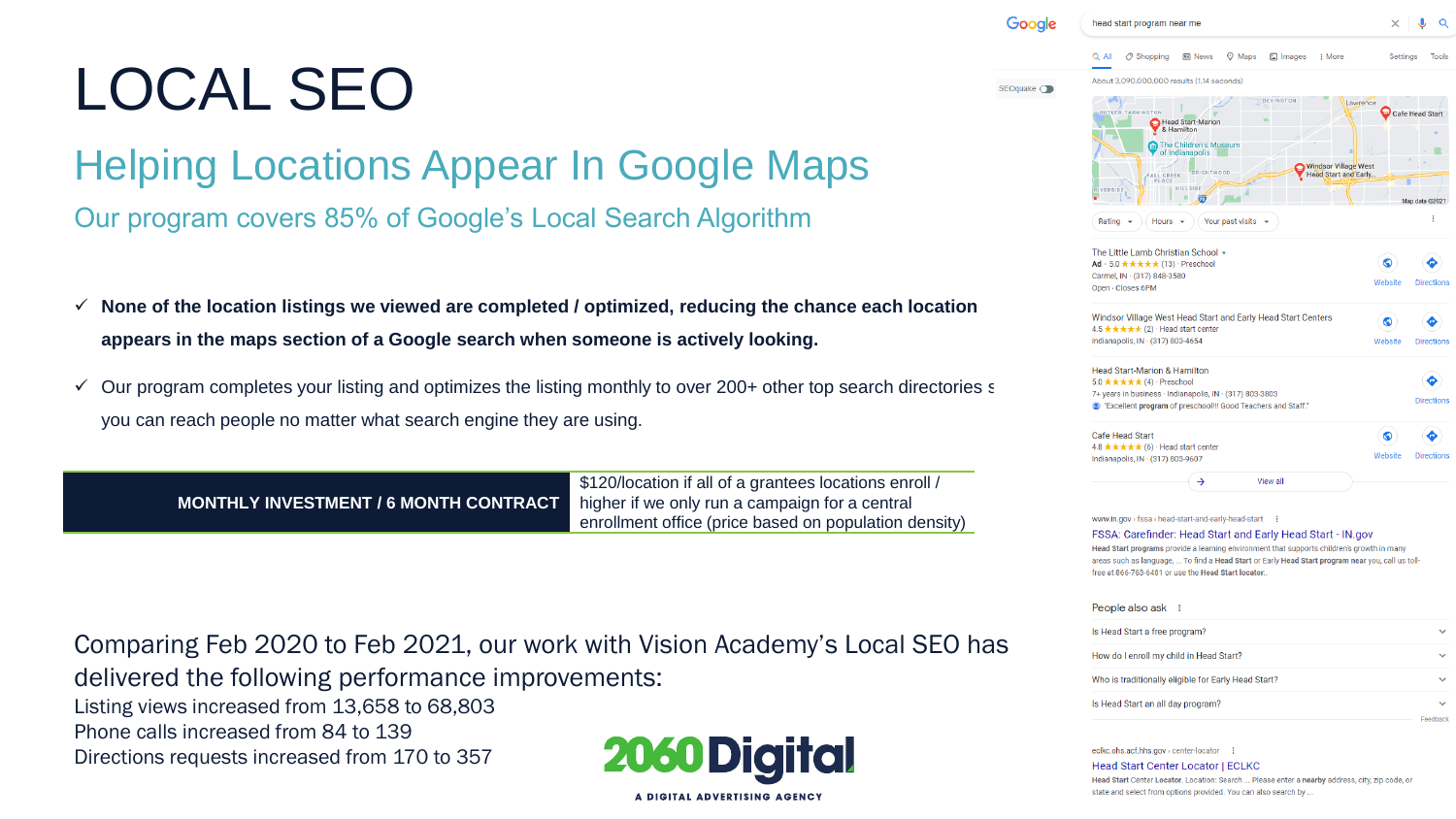

# LOCAL SEO EXAMPLE

To help this listing appear in more searches and reach more people, we will work with Google to:

- 1) Add a description with keywords such as "head start enrollment"
- 2) Add a service menu for Early Head Start and Head Start
- 3) Ensure the service area is set properly in Google, so Google recognizes the area that the location is serving
- 4) Each month, optimize the listing to cover 85% of Google's local search algorithm

Getting access to each location listing can be difficult if nobody at the location has access to the listing. It may require direct contact with someone at the location. We'll develop a communication SOP with Spark Space to ensure the process is handled properly.



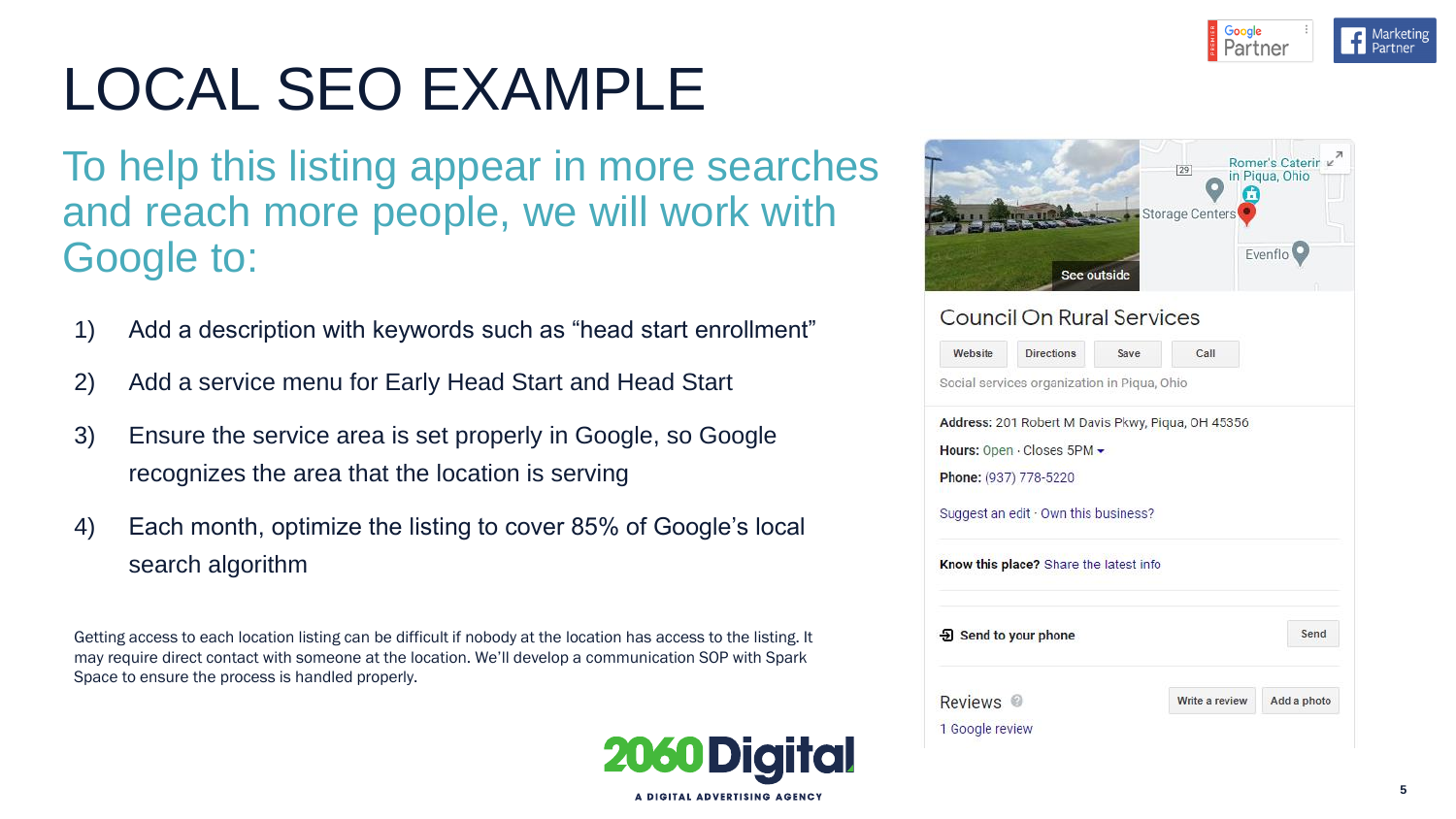

# GOOGLE DISPLAY STRATEGY

Reaching parents in priority ZIPs and bringing them straight to your website to learn about enrollment options

#### 3 ZIPs comprise 70% of enrolled students: 46202, 46222, 46208

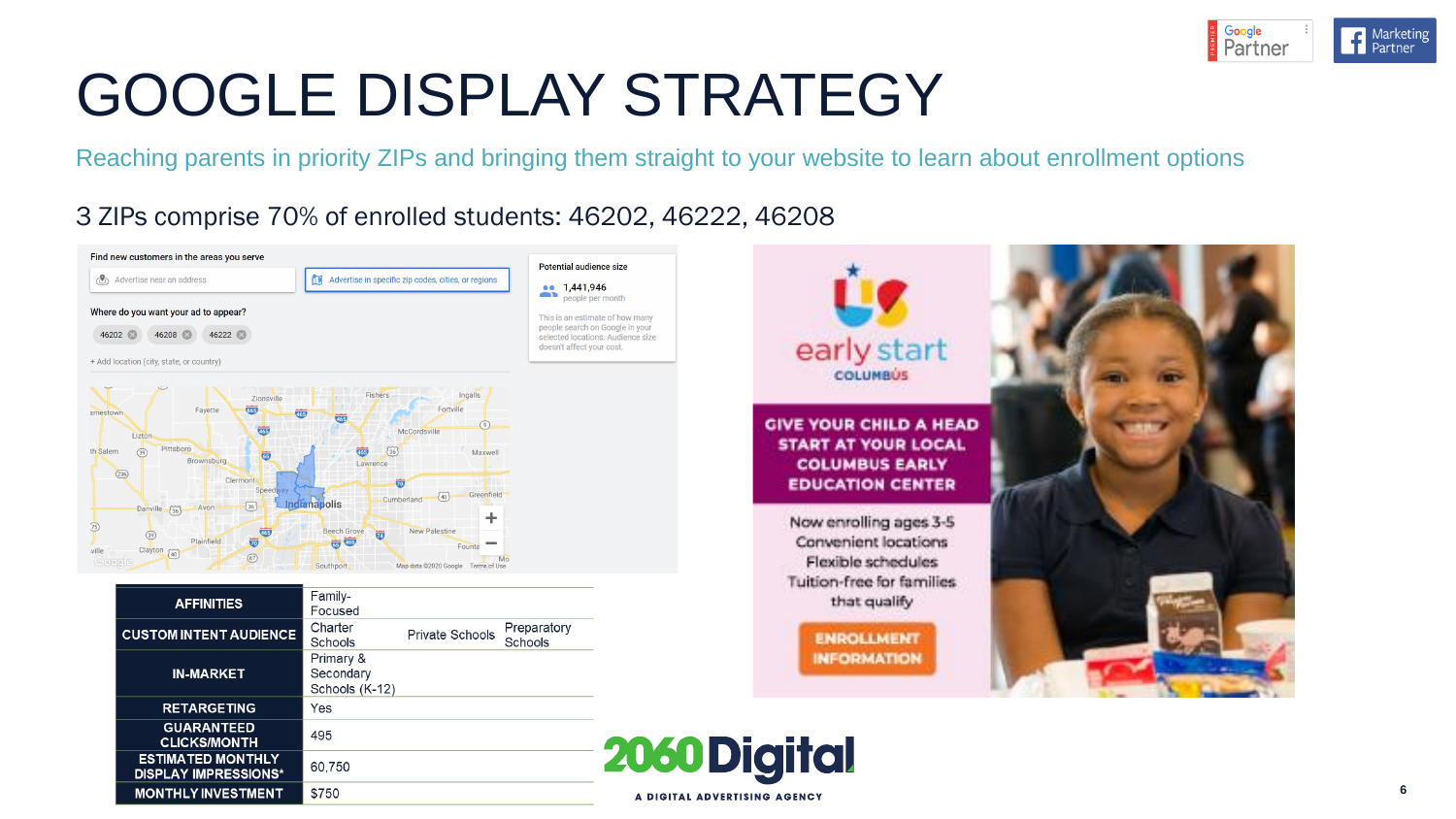

# SEASONAL PAY-PER-CLICK ADVERTISING

Text-based Pay-Per-Click ads are served when someone is searching for keywords related to head start programs.

Due to high cost per click (compared to Local SEO and Display), we recommend using Pay-Per-Click only during select months that are most important for enrollment. This allows you to make the most of the budget.

Ad · https://mvcdc.org/

Kindergarten Readiness for All | Tuition-Free Program | Now Enrolling Ages 3-5 Our convenient locations and research-based approach ensure your child is ready to learn! Flexible program options designed to fit all families.

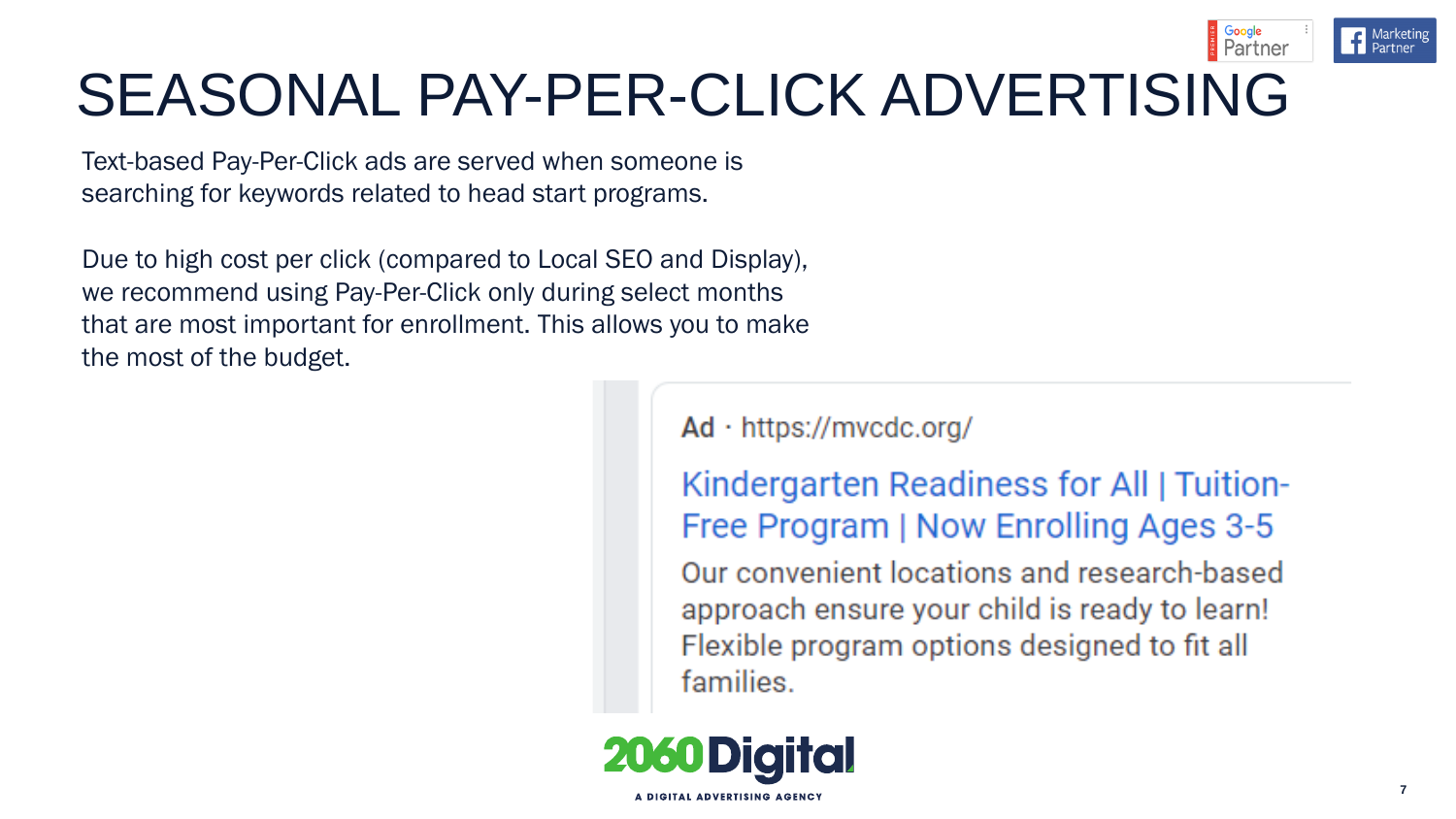# CUYAHOGA COUNTY CAMPAIGN RECOMMENDATION

| 100 Locations / 32 ZIPs / 3 Grantees                                                                                                                                                  |                                   |         |  |                                                                 |            |                | 44102      |       |                |
|---------------------------------------------------------------------------------------------------------------------------------------------------------------------------------------|-----------------------------------|---------|--|-----------------------------------------------------------------|------------|----------------|------------|-------|----------------|
|                                                                                                                                                                                       |                                   |         |  |                                                                 |            |                |            |       | 44103          |
|                                                                                                                                                                                       |                                   |         |  |                                                                 |            |                |            |       | 44104          |
|                                                                                                                                                                                       |                                   |         |  | 2021 Total Spend: \$34,150 over 6 months                        |            |                |            |       | 44105          |
|                                                                                                                                                                                       |                                   |         |  |                                                                 |            |                |            |       | 44106          |
| \$11,383.33 per grantee total / \$1,897.22 per grantee monthly<br>\$400.50 per location total over 6 months / \$66.75 per month per location<br>Add PPC in July/Aug only if necessary |                                   |         |  |                                                                 |            | 44108<br>44109 |            |       |                |
|                                                                                                                                                                                       |                                   |         |  |                                                                 |            |                |            |       | 44110          |
|                                                                                                                                                                                       |                                   |         |  |                                                                 |            |                |            | 44111 |                |
|                                                                                                                                                                                       |                                   |         |  |                                                                 |            |                |            |       | 44112          |
|                                                                                                                                                                                       |                                   |         |  |                                                                 |            |                |            |       | 44113          |
|                                                                                                                                                                                       |                                   |         |  |                                                                 |            |                |            |       | 44114          |
|                                                                                                                                                                                       |                                   |         |  |                                                                 |            | 44115          |            |       |                |
|                                                                                                                                                                                       |                                   |         |  |                                                                 |            |                |            |       | 44118          |
|                                                                                                                                                                                       |                                   |         |  |                                                                 |            |                |            |       | 44119          |
|                                                                                                                                                                                       | <b>GEOGRAPHY</b>                  |         |  | ZIP-Based                                                       |            |                |            |       | 44120          |
|                                                                                                                                                                                       | <b>Priority 1: Local SEO</b>      |         |  | \$550 monthly per location (3 Admin Office Locations)           |            |                |            |       | 44120          |
|                                                                                                                                                                                       | <b>Priority 2: Google Display</b> |         |  | \$4,720 monthly delivering 2,700 clicks $/$ 477,200 impressions |            |                |            |       | 44121          |
|                                                                                                                                                                                       | <b>Priority 3: Google PPC</b>     |         |  | \$4,720 monthly delivering 700-800 clicks / 54,400 impressions  |            |                |            |       | 44123          |
|                                                                                                                                                                                       |                                   |         |  |                                                                 |            |                |            |       | 44124          |
|                                                                                                                                                                                       |                                   |         |  |                                                                 |            |                |            |       | 44125          |
| Campaign                                                                                                                                                                              | April                             | May     |  | June                                                            | July       | Aug            | Sept       |       | 44127          |
| <b>Local SEO</b>                                                                                                                                                                      | \$1,650                           | \$1,650 |  | \$1,650                                                         | \$1,650    | \$1,650        | \$1,650    |       | 44128<br>44132 |
| <b>Display</b>                                                                                                                                                                        | \$4,720                           | \$4,720 |  | \$4,720                                                         | \$4,720    | \$4,720        | \$0        |       | 44133          |
| <b>PPC As</b>                                                                                                                                                                         |                                   |         |  |                                                                 |            |                |            |       | 44134          |
| <b>Needed</b>                                                                                                                                                                         | \$0                               | \$0     |  | \$0                                                             | <b>TBD</b> | <b>TBD</b>     | <b>TBD</b> |       | 44135          |
| <b>Build Fee</b>                                                                                                                                                                      | \$650                             |         |  |                                                                 |            |                |            |       | 44137          |
| <b>Total</b>                                                                                                                                                                          | \$7,020                           | \$6,370 |  | \$6,370                                                         | \$6,370    | \$6,370        | \$1,650    |       | 44142          |
|                                                                                                                                                                                       |                                   |         |  |                                                                 |            |                |            |       |                |

| -ocal <b>p</b> EO | <b>JUCO.</b> LC | <b>JUCO.IG</b> | <b>JUCO.IG</b> | <b>JUCO.IG</b> | ა I .ხ5∪ | J.00U   |
|-------------------|-----------------|----------------|----------------|----------------|----------|---------|
| <b>Display</b>    | \$4,720         | \$4,720        | \$4,720        | \$4,720        | \$4,720  | \$0     |
| <b>PPC As</b>     |                 |                |                |                |          |         |
| <b>Needed</b>     | \$0             | \$0            | \$0            | TBD            | TBD      | TBD     |
| <b>Build Fee</b>  | \$650           |                |                |                |          |         |
| <b>Total</b>      | \$7,020         | \$6,370        | \$6,370        | \$6,370        | \$6,370  | \$1,650 |

A DIGITAL ADVERTISING AGENCY

**E** Google<br> **R** Partner

**A** Marketin **Marketing**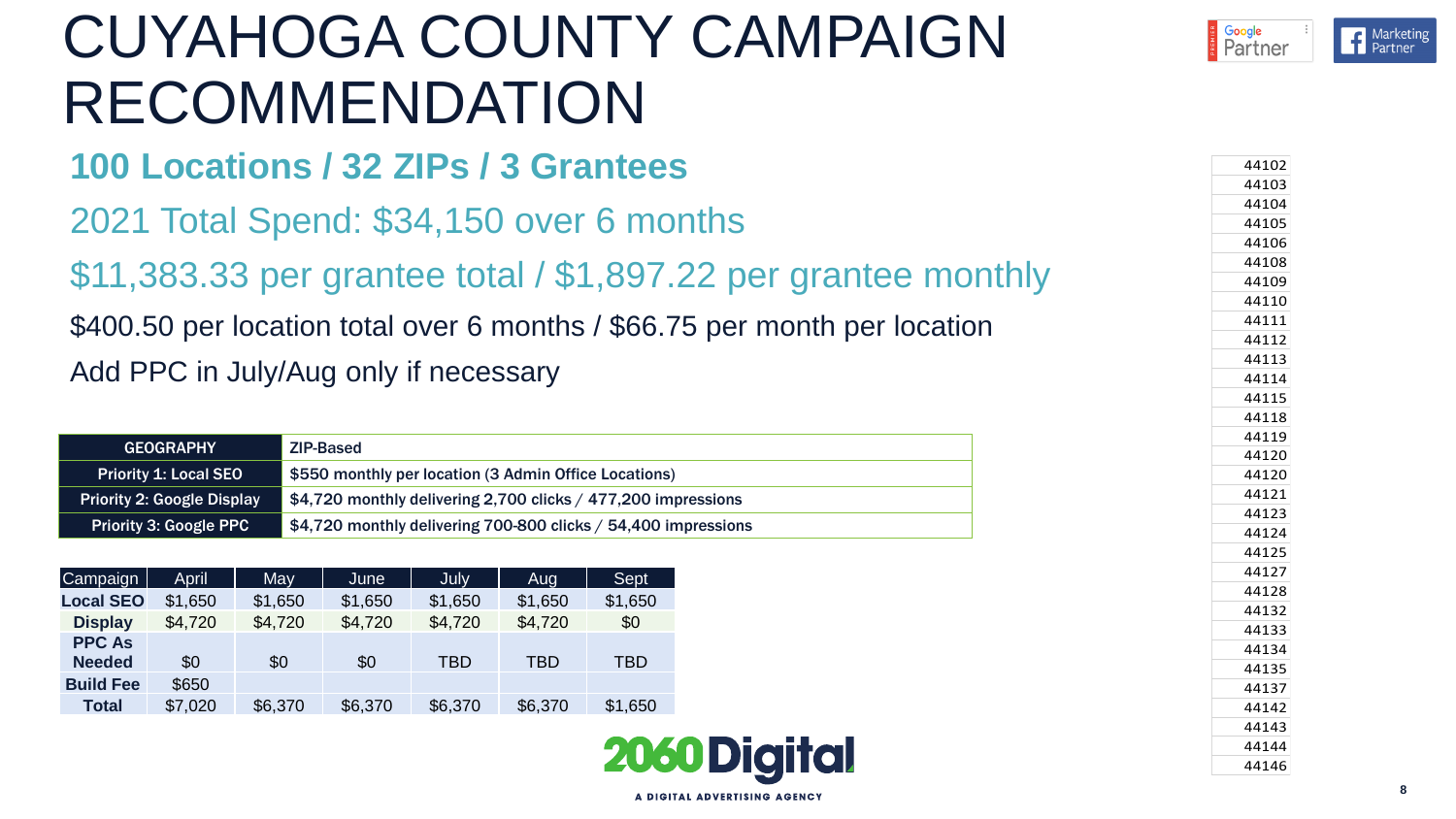# LUCAS COUNTY CAMPAIGN RECOMMENDATION

### **55 Locations / 15 ZIPs / 3 Grantees**

#### \$6,475 total per grantee / \$1,079.16 monthly per grantee

## \$353.18 total per location / \$58.86 monthly per location

#### Add PPC in July/Aug only if necessary

| 2021 Total Spend: \$19,425 over 6 months                   |                                                                   |         |                                                                                                                        |            |            | 43528      |  |       |
|------------------------------------------------------------|-------------------------------------------------------------------|---------|------------------------------------------------------------------------------------------------------------------------|------------|------------|------------|--|-------|
|                                                            |                                                                   |         |                                                                                                                        |            |            |            |  | 43537 |
| \$6,475 total per grantee / \$1,079.16 monthly per grantee |                                                                   |         |                                                                                                                        |            |            |            |  | 43604 |
| \$353.18 total per location / \$58.86 monthly per location |                                                                   |         |                                                                                                                        |            |            |            |  | 43605 |
|                                                            |                                                                   |         | Add PPC in July/Aug only if necessary                                                                                  |            |            |            |  | 43606 |
|                                                            |                                                                   |         |                                                                                                                        |            |            |            |  | 43607 |
| <b>ZIP-Based</b><br><b>GEOGRAPHY</b>                       |                                                                   |         |                                                                                                                        |            |            |            |  | 43608 |
|                                                            | <b>Priority 1: Local SEO</b><br><b>Priority 2: Google Display</b> |         | \$550 monthly per location (3 Admin Office Locations)<br>\$1,775 monthly delivering 1,020 clicks / 179,400 impressions |            |            |            |  | 43609 |
|                                                            | <b>Priority 3: Google PPC</b>                                     |         | \$1,775 monthly delivering 220-300 clicks / 19,500 impressions                                                         |            |            |            |  | 43610 |
| Campaign                                                   | April                                                             | May     | June                                                                                                                   | July       | Aug        | Sept       |  | 43611 |
| <b>Local SEO</b>                                           | \$1,650                                                           | \$1,650 | \$1,650                                                                                                                | \$1,650    | \$1,650    | \$1,650    |  | 43612 |
| <b>Display</b>                                             | \$1,775                                                           | \$1,775 | \$1,775                                                                                                                | \$1,775    | \$1,775    | \$0        |  |       |
| <b>PPC As</b>                                              |                                                                   |         |                                                                                                                        |            |            |            |  | 43613 |
| <b>Needed</b><br><b>Build Fee</b>                          | \$0<br>\$650                                                      | \$0     | \$0                                                                                                                    | <b>TBD</b> | <b>TBD</b> | <b>TBD</b> |  | 43614 |
| <b>Total</b>                                               | \$4,075                                                           | \$3,425 | \$3,425                                                                                                                | \$3,425    | \$3,425    | \$1,650    |  |       |

| Campaign         | April   | May     | June    | July    | Aug        | Sept    |
|------------------|---------|---------|---------|---------|------------|---------|
| <b>Local SEO</b> | \$1,650 | \$1,650 | \$1,650 | \$1,650 | \$1,650    | \$1,650 |
| <b>Display</b>   | \$1,775 | \$1,775 | \$1,775 | \$1,775 | \$1,775    | \$0     |
| <b>PPC As</b>    |         |         |         |         |            |         |
| <b>Needed</b>    | \$0     | \$0     | \$0     | TBD     | <b>TBD</b> | TBD     |
| <b>Build Fee</b> | \$650   |         |         |         |            |         |
| <b>Total</b>     | \$4,075 | \$3,425 | \$3,425 | \$3,425 | \$3,425    | \$1,650 |

| <b>ODigital</b> |  |
|-----------------|--|

| 43528 |
|-------|
| 43537 |
| 43604 |
| 43605 |
| 43606 |
| 43607 |
| 43608 |
| 43609 |
| 43610 |
| 43611 |
| 43612 |
| 43613 |
| 43614 |
| 43615 |
| 43616 |



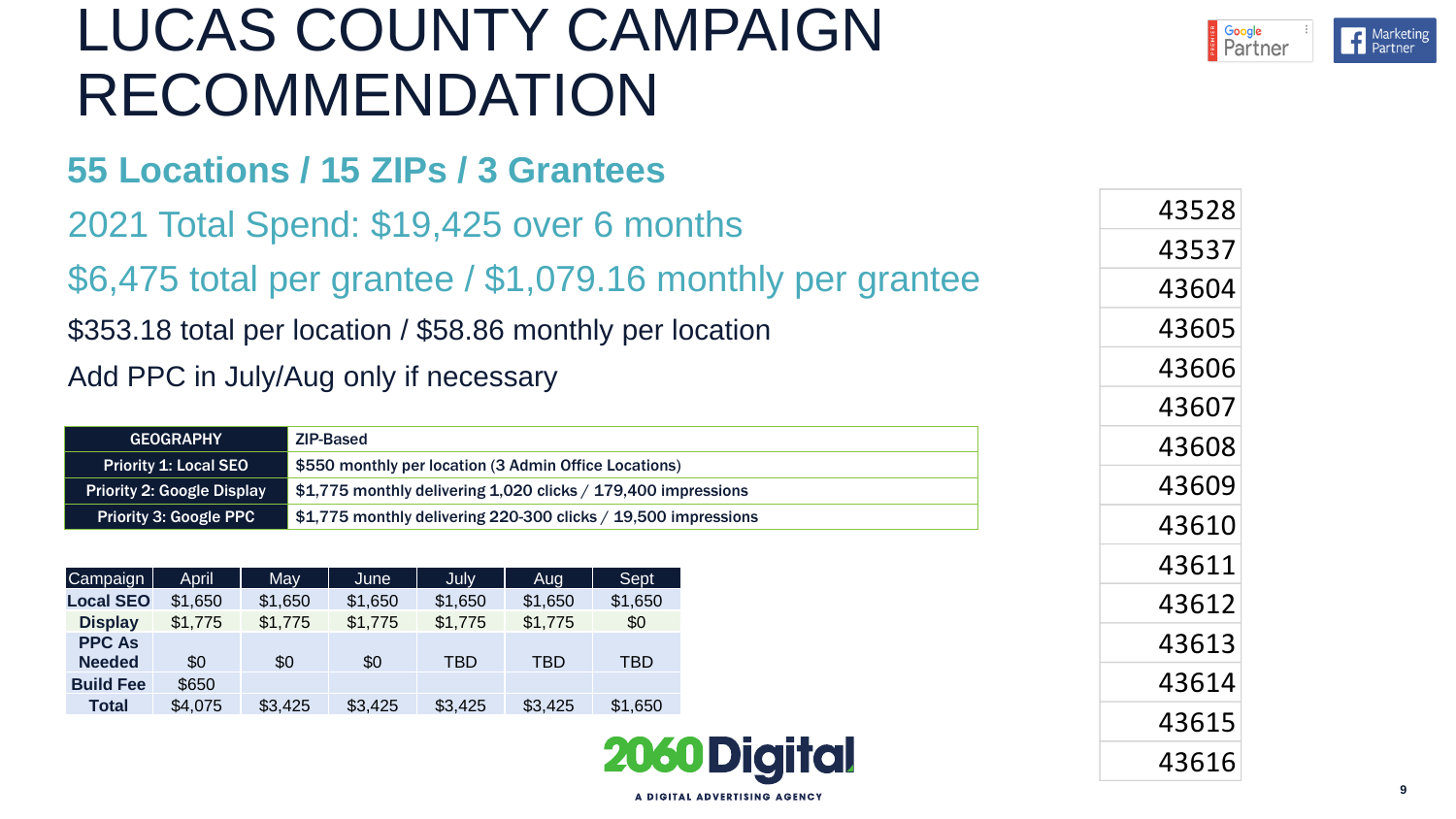# SCIOTO COUNTY CAMPAIGN RECOMMENDATION

#### **7 Locations / 1 Grantee**

### 2021 Total Spend: \$5,870 over 6 months

#### \$838.57 total per location / \$139.76 monthly per location

Add PPC in July/Aug only if necessary

| <b>GEOGRAPHY</b>                  | <b>Scioto County</b>                                     |
|-----------------------------------|----------------------------------------------------------|
| <b>Priority 1: Local SEO</b>      | \$120 monthly per location (1 Admin Office Location)     |
| <b>Priority 2: Google Display</b> | \$900 monthly delivering 515 clicks / 91,000 impressions |
| <b>Priority 3: Google PPC</b>     | \$900 monthly delivering 130-200 clicks                  |

| Campaign         | April   | May     | June    | July    | Aug        | Sept       |
|------------------|---------|---------|---------|---------|------------|------------|
| <b>Local SEO</b> | \$120   | \$120   | \$120   | \$120   | \$120      | \$120      |
| <b>Display</b>   | \$900   | \$900   | \$900   | \$900   | \$900      | \$0        |
| <b>PPC As</b>    |         |         |         |         |            |            |
| <b>Needed</b>    | \$0     | \$0     | \$0     | TBD     | <b>TBD</b> | <b>TBD</b> |
| <b>Build Fee</b> | \$650   |         |         |         |            |            |
| <b>Total</b>     | \$1,670 | \$1,020 | \$1,020 | \$1,020 | \$1,020    | \$120      |





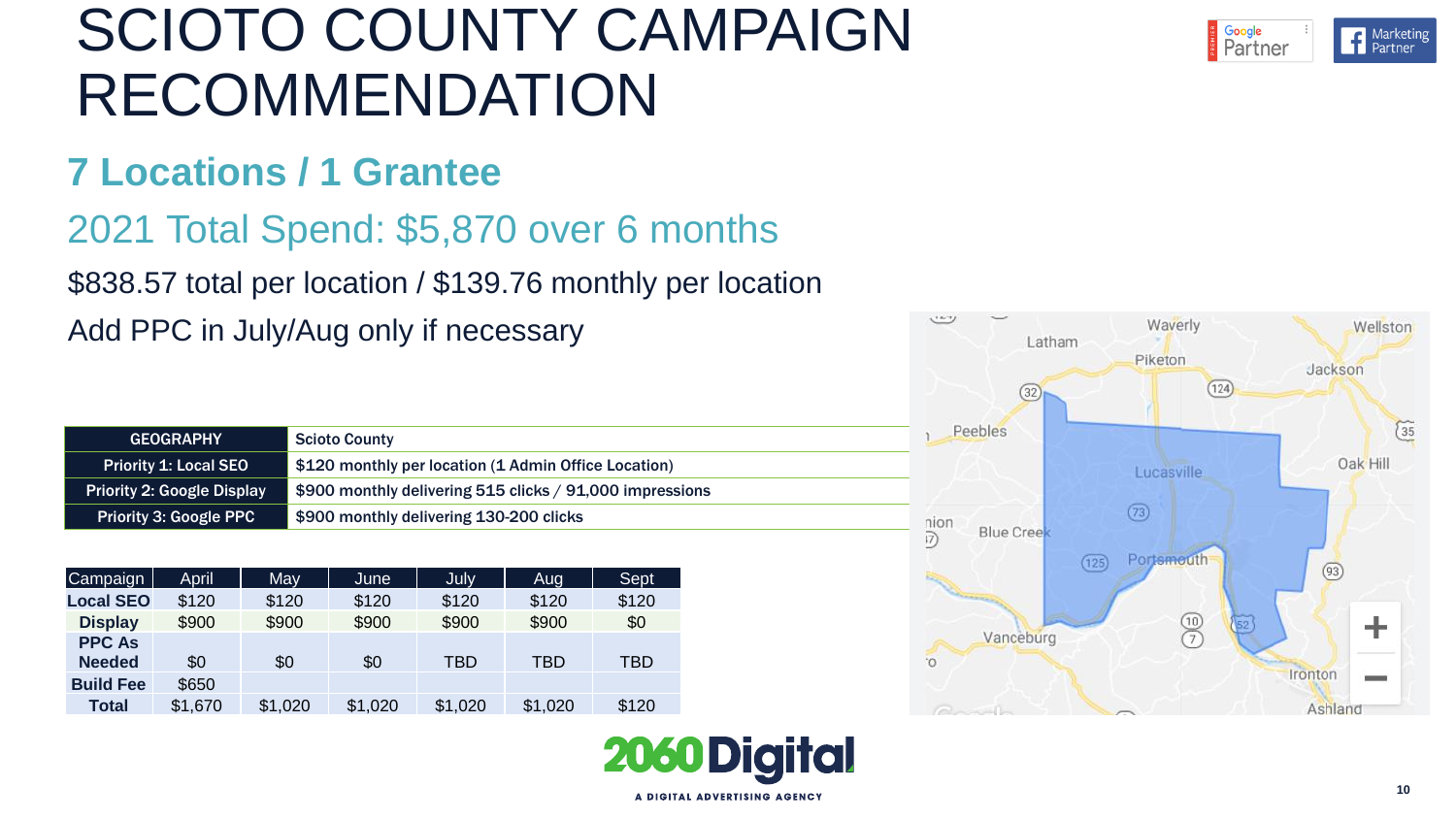# PIKE COUNTY CAMPAIGN RECOMMENDATION

#### **5 Locations / 1 Grantee**

## 2021 Total Spend: \$5,870 over 6 months

\$1,174 total per location / \$195.66 monthly per location Add PPC in July/Aug only if necessary

| <b>GEOGRAPHY</b>                  | <b>Scioto County</b>                                     |
|-----------------------------------|----------------------------------------------------------|
| <b>Priority 1: Local SEO</b>      | \$120 monthly per location (1 Admin Office Location)     |
| <b>Priority 2: Google Display</b> | \$900 monthly delivering 515 clicks / 91,000 impressions |
| Priority 3: Google PPC            | \$900 monthly delivering 130-200 clicks                  |

| Campaign         | April   | May     | June    | July    | Aug     | Sept  |
|------------------|---------|---------|---------|---------|---------|-------|
| <b>Local SEO</b> | \$120   | \$120   | \$120   | \$120   | \$120   | \$120 |
| <b>Display</b>   | \$900   | \$900   | \$900   | \$900   | \$900   | \$0   |
| <b>PPC As</b>    |         |         |         |         |         |       |
| <b>Needed</b>    | \$0     | \$0     | \$0     | TBD     | TBD     | TBD   |
| <b>Build Fee</b> | \$650   |         |         |         |         |       |
| <b>Total</b>     | \$1,670 | \$1,020 | \$1,020 | \$1,020 | \$1,020 | \$120 |